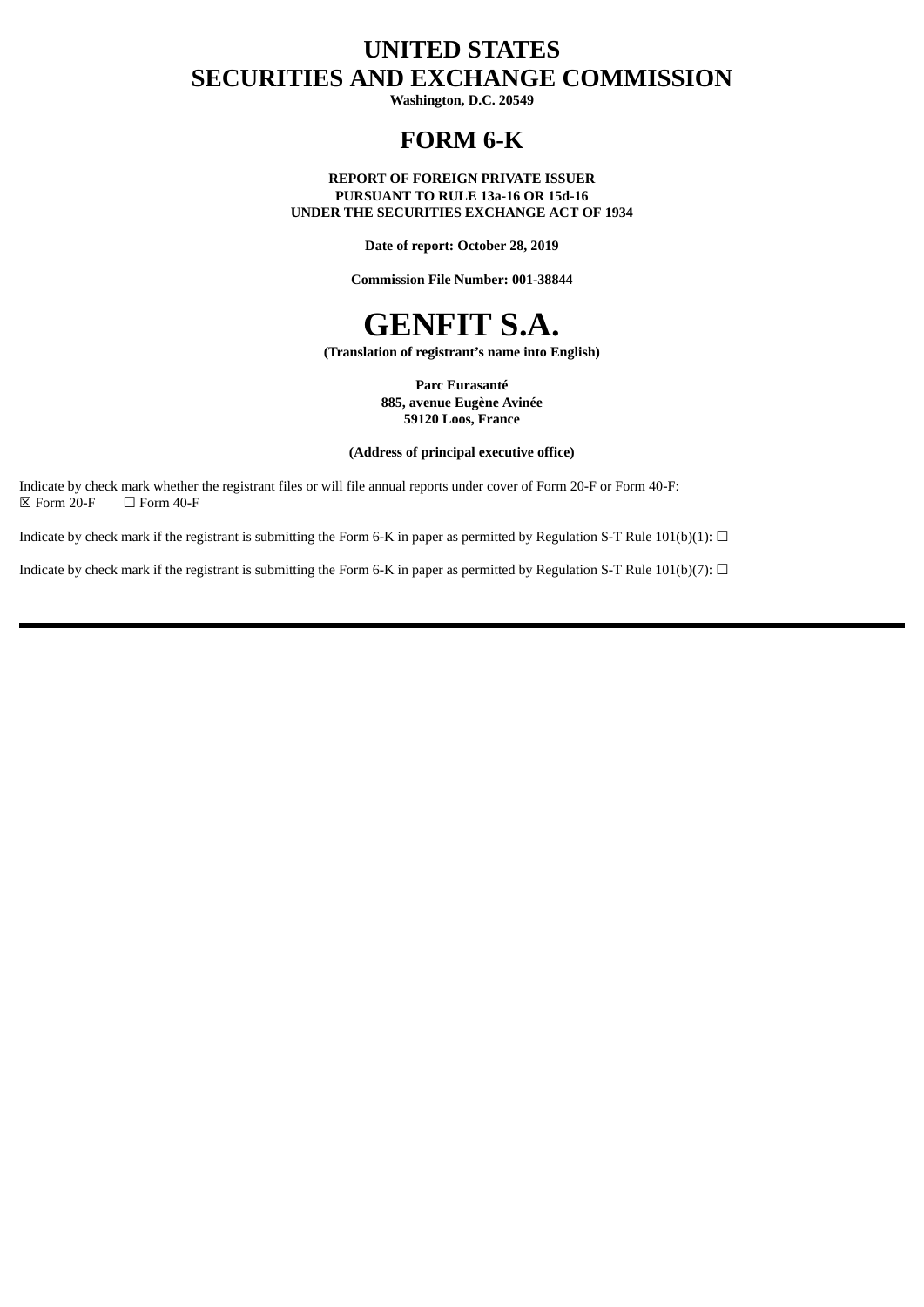### **Explanatory Note**

#### **General Meeting**

Genfit S.A. (the "Company") will hold a Combined Shareholders' Meeting (the "Meeting") on November 27, 2019 beginning at 2:30 p.m. CET at Genfit's headquarters, located at Parc Eurasanté, 885 Avenue Eugène Avinée, 59120, Loos, France.

The original meeting notice, including the agenda, contained two errors, which have been corrected in the following documents, which are attached as exhibits hereto and incorporated by reference herein.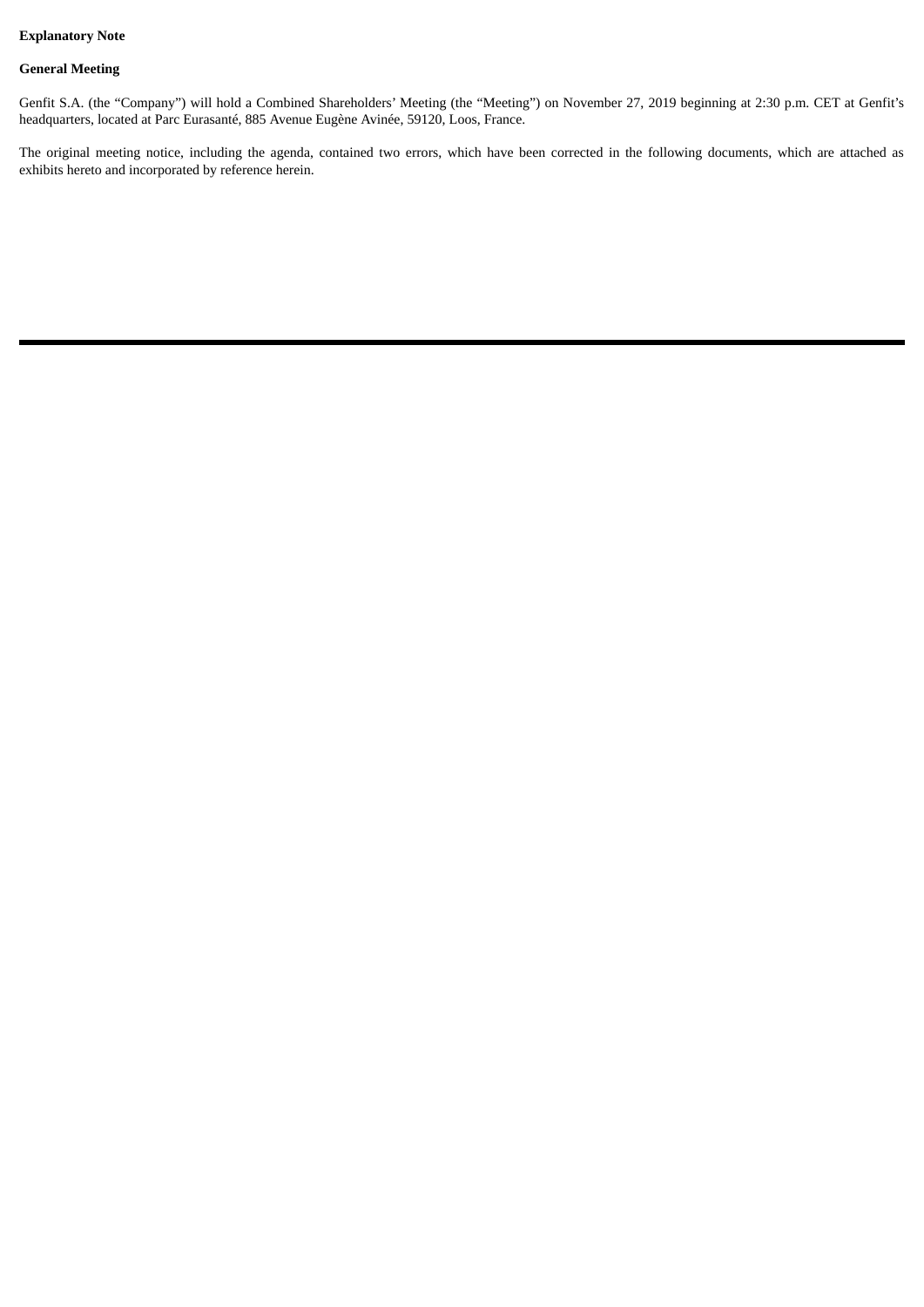| <b>Exhibit</b> | <b>Description</b>                                                     |
|----------------|------------------------------------------------------------------------|
| 99.1           | Amended Notice of Shareholders' Meeting, dated October 23, 2019        |
| 99.2           | <u>Amended Notice of Shareholders' Meeting, dated October 25, 2019</u> |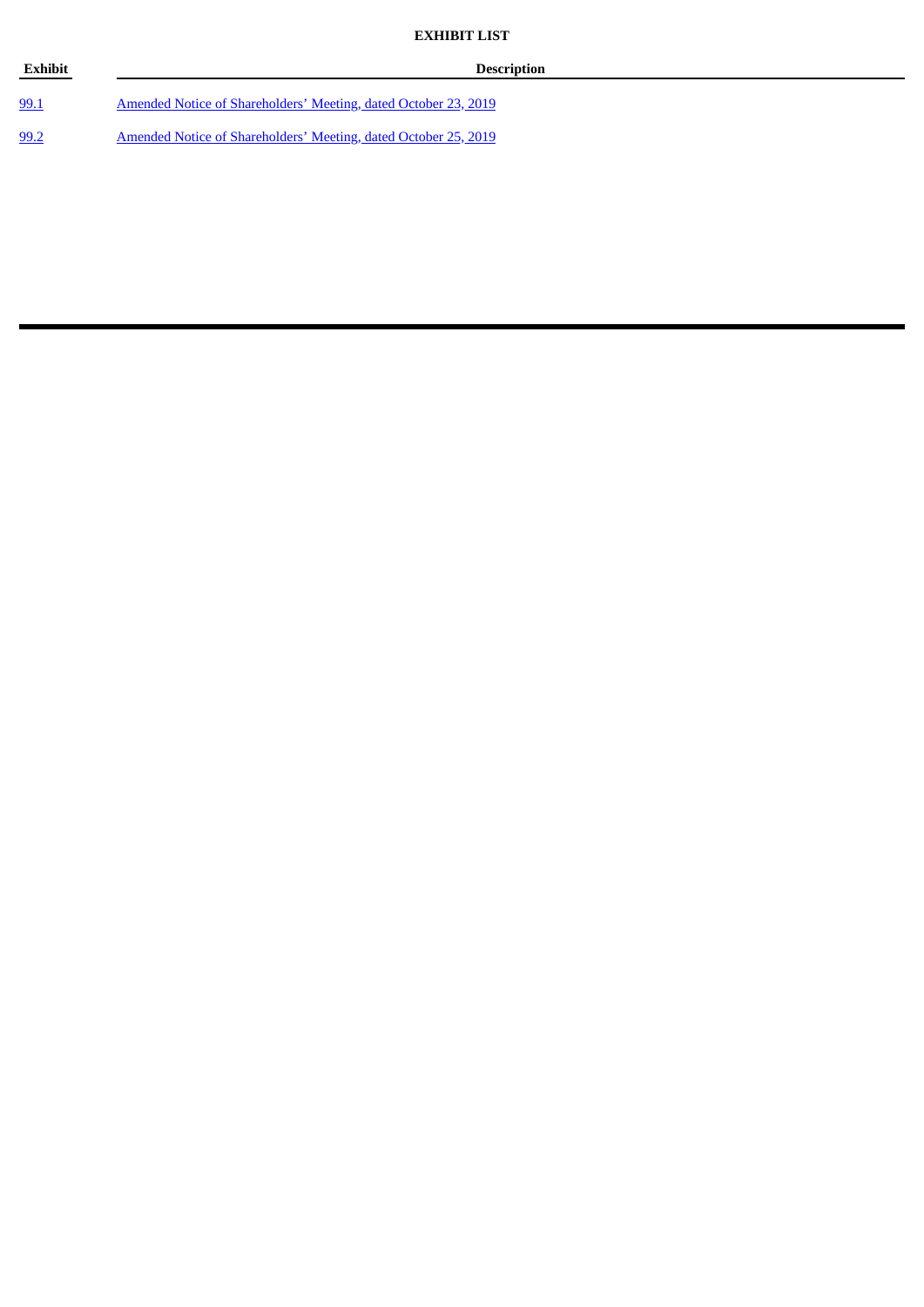#### **SIGNATURES**

Pursuant to the requirements of the Securities Exchange Act of 1934, the registrant has duly caused this report to be signed on its behalf by the undersigned, thereunto duly authorized.

## **GENFIT S.A.**

Date: October 28, 2019 By: /s/ Pascal PRIGENT

Name: Pascal PRIGENT Title: Chief Executive Officer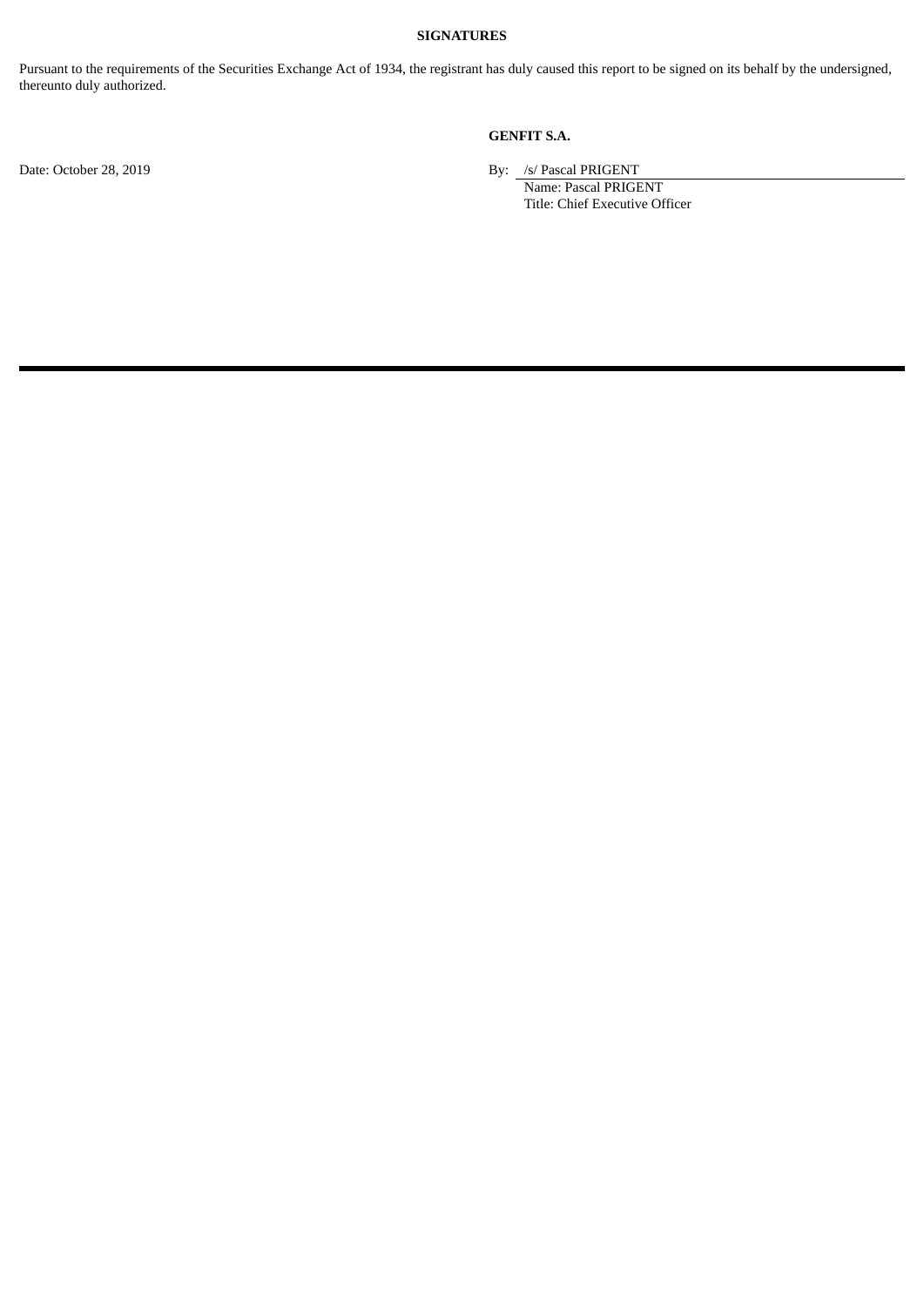This document has been translated in English for information only. In the event of any differences between the French text and the English text, the *French language version shall supersede.*

October 23, 2019 FRENCH OFFICIAL LEGAL ANNOUNCEMENT PUBLICATION «BALO» Bulletin N°127

#### **SHAREHOLDERS' AND UNITHOLDERS' MEETINGS**

#### **GENFIT**

French public limited company (*Société Anonyme*) governed by a Board of Directors with share capital of 9,707,855.25 euros Registered Office: 885 avenue Eugène Avinée, 59120 Loos 424 341 907 R.C.S. Lille Métropole

(the "**Company**")

#### COMBINED SHAREHOLDERS' MEETING OF NOVEMBER 27, 2019

#### Notice correcting the meeting notice serving as the convening notice published on October 21, 2019 in the French Official Legal Publication for **Announcements ("BALO") n°126**

In the aforementioned notice, the third paragraph of the seventh resolution should be read as follows: Seventh Resolution - Delegation of authority granted to the Board of Directors for the purpose of issuing autonomous share subscription warrants **reserved for the consultants of the Company**

"2. Decides that the nominal amount of the share capital increases that could potentially be carried out pursuant to this delegation cannot exceed a maximum nominal amount of €6,250 (i.e., on the basis of the current nominal value of the Company's shares, equal to €0.25, a maximum amount of 25,000 shares), it being specified that this amount does not take into account any adjustments that may potentially be carried out in accordance with applicable legal and regulatory provisions and, as the case may be, with contractual stipulations providing for other cases of adjustment, in order to preserve the rights of holders of securities or other rights giving access to the share capital;"

The Agenda and the other resolutions remain unchanged.

The Board of Directors